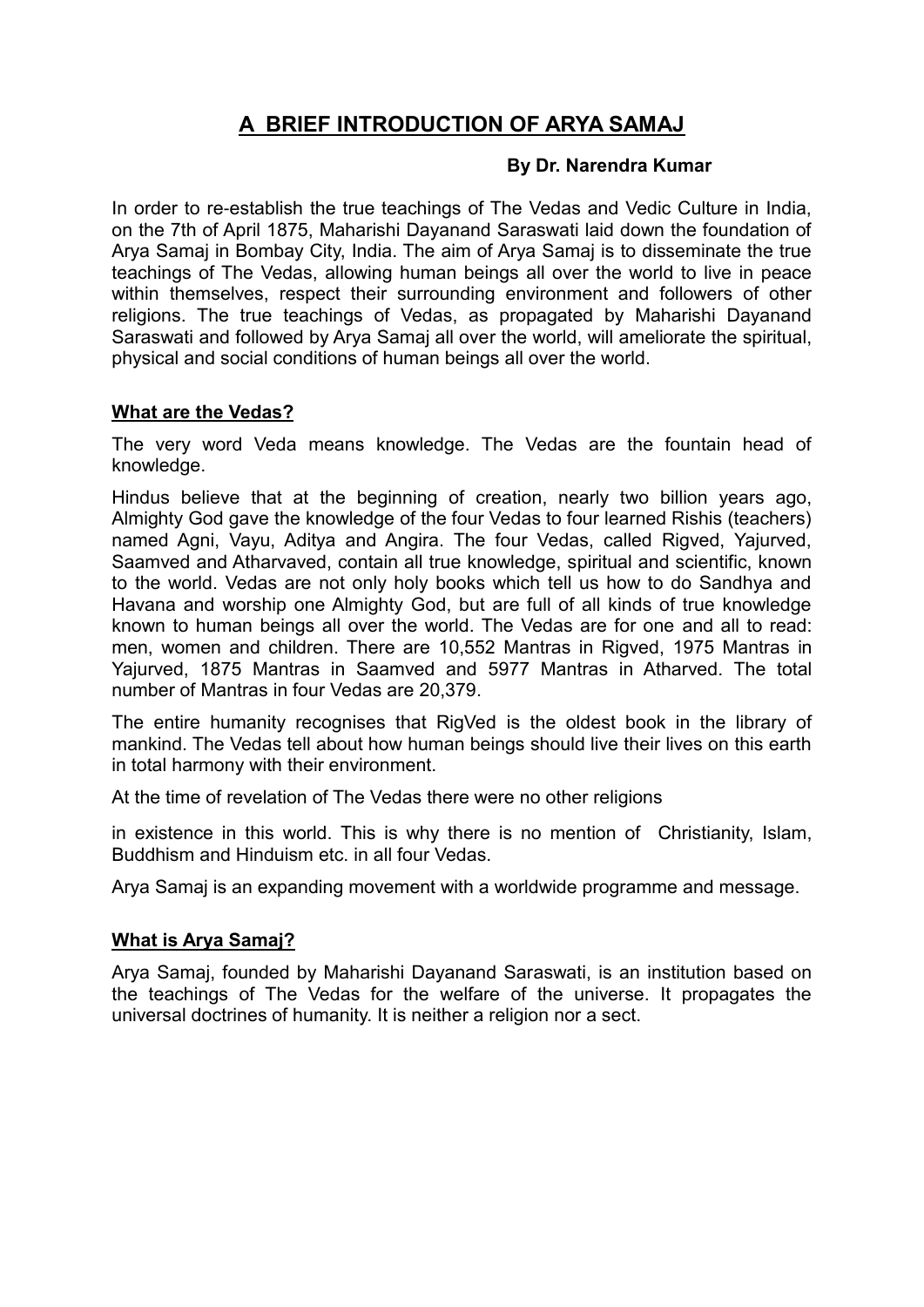## **The 10 principles of Arya Samaj**

Maharishi Dayanand Saraswati believed that humanity, in its desire of living a comfortable physical life, did make big progress in material matters but lost sight of the fundamental Vedic teachings which provide inner peace and contentment (selfsatisfaction) and living in harmony with the environment. In order to correct above anomaly he wrote ten principles of Arya Samaj.

- **1. God is the primary source of all true knowledge and all that is known by its means.(At the beginning of creation, nearly 2 Billion years ago, God gave the knowledge of 4 Vedas to four learned Rishis named Agni, Vayu, Aditya and Angira. Four Vedas called Rig Ved, Yajur Ved, Sam Ved and Atharva Ved contain all true knowledge, spiritual and scientific, known to the world.)**
- **2. God is existent, intelligent and blissful. He is formless, omnipotent, just, merciful, unborn, infinite, invariable (unchangeable), having no beginning, matchless (unparalleled), the support of all, the master of all, omnipresent, omniscient, ever young (imperishable), immortal, fearless, eternal, holy and creator of universe. To him alone worship is due.**
- **3. Vedas are the scripture of all true knowledge. It is paramount duty of all Aryan to read them, teach and recite them to others.**
- **4. All human beings should always be ready to accept the truth and give up untruth.**
- **5. All our actions should be according to the principles of Dharma i.e. after differentiating right from wrong.**
- **6. The primary aim of Arya Samaj is to do good to the human beings of whole world i.e. to its physical, spiritual and social welfare.**
- **7. All human beings ought to be treated with love, justice and according to their merits as dictated by Dharma.**
- **8. We should all promote knowledge (Vidya) and dispel ignorance (Avidya).**
- **9. One should not be content with one's own welfare alone but should look for one's welfare in the welfare of all others.**
- **10. In matters which affect the wellbeing of all people an individual should subordinate any personal rights that are in conflict with the wishes of the majority. In matters that affect him/her alone he/she is free to exercise his/her human rights.**

The above ten principles of Arya Samaj give a clear impression to the reader about its founding principles and guidelines for a follower of Arya Samaj to practice in his/her day to day life.

Every human being is directly connected to our Almighty God and the correct way of achieving spiritual communion with Almighty God is through **STUTI (describing the qualities of God), PRAARTHANA (prayers to God) and UPAASNA (sit closer to God) by reciting mantras from The Vedas**.

As The Vedas speak of God and sacred scriptures, it is clear that Arya Samaj is a spiritual movement. But Arya Samaj is not a religious sect as it does not believe in a human representation of our

Almighty God in the form of a prophet, mediator, saviour or Avatar (incarnation). The Vedas are the root of Hinduism as is the case with Arya Samaj movement. **But the big difference between the two is that The Arya Samaj movement follows the true teachings of the four Vedas and believes in one Almighty God with**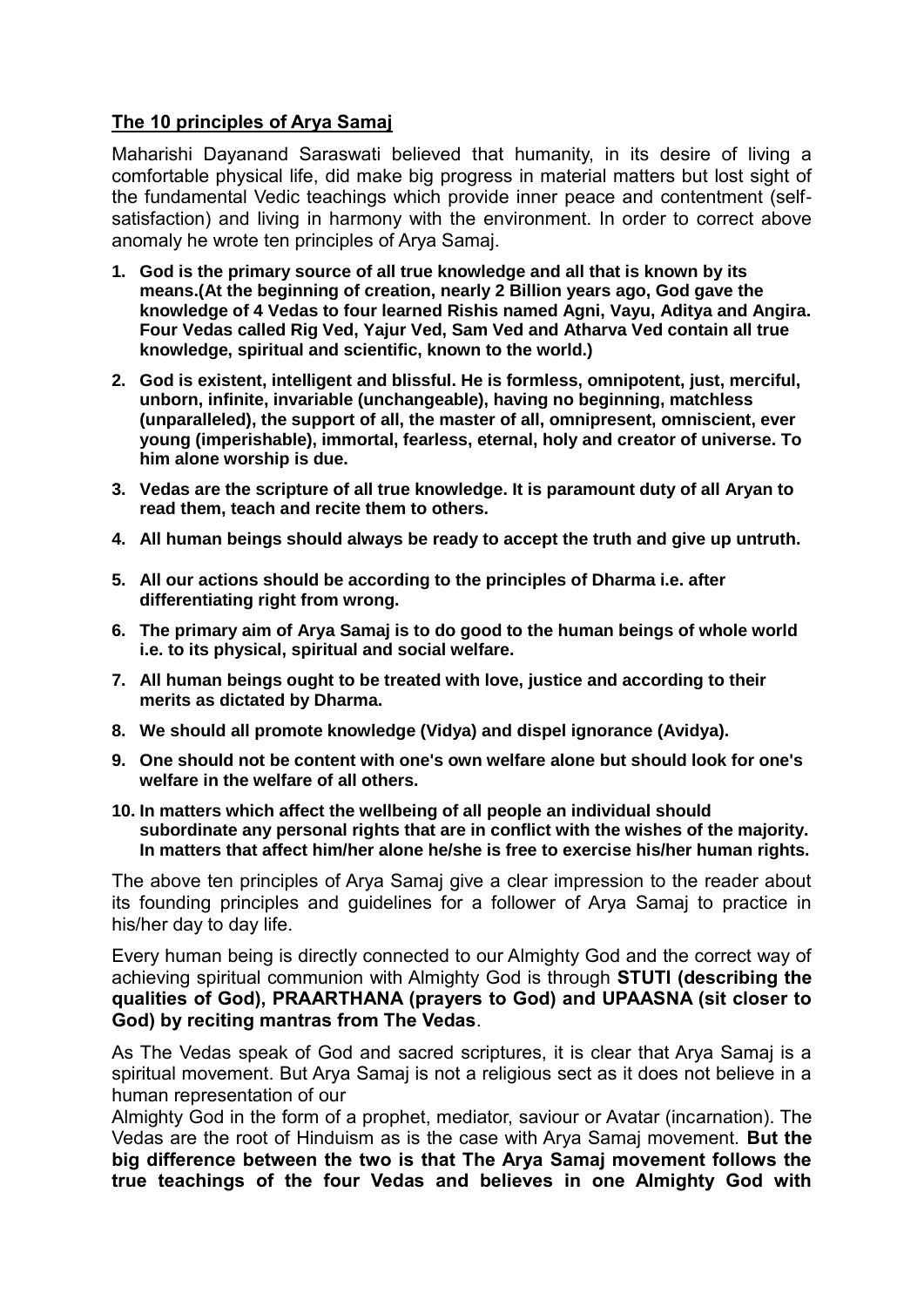#### **attributes as written in the Second Principle of Arya Samaj and as written and explained by Maharishi Dayanand Saraswati in his various literary works.**

**God is one and one alone.** God may have many names as well as many attributes and we, the users of different languages have a

separate word for each separate attribute. The Oneness of God and the plurality of God's names, is the key belief of Arya Samaj followers. According to Maharishi Dayanand Saraswati, as written in his famous book *Satyarth Prakash*, the best name of Almighty God is **"OM"**.

The membership of Arya Samaj is open to all who believe in the Ten Principles of Arya Samaj without any distinction of sex, class, race, nation or country.

#### **Who are Arya?**

Arya Samaj is a society of noble people. The word Arya literally means best, devotee, good moral conduct and dutiful.

Some members of Arya Samaj write title of Arya at the end of their names. But Arya is not a caste.

Contrary to some writings Aryans always lived in Aryavrata as India was known in Vedic period. Aryans are the followers of teachings of Vedas. Naturally Aryavrata was their usual place to live in the world.

#### **What are the main aims and objects of Arya Samaj?**

The main aim of Arya Samaj is to make the universe a best place by all means for human beings to live in, Krinvanto Vishwamaryam. Best way to achieve this aim is to propagate the true teachings of Vedas to all mankind. This involves to do all things which are beneficial to human beings, animals and environment as written in Vedas. Four Vedas tell in detail about the way all human beings should live their lives which is in harmony with the surrounding environment they live in. This includes Sixteen Sacraments as written by Maharishi Dayanand Saraswati in his book "Sanskaar Vidhi". These Sacraments are performed at various stages in human lives.

Readers who are keen to know about these Sacraments can get in touch with Arya Samaj (Vedic Mission) West Midlands.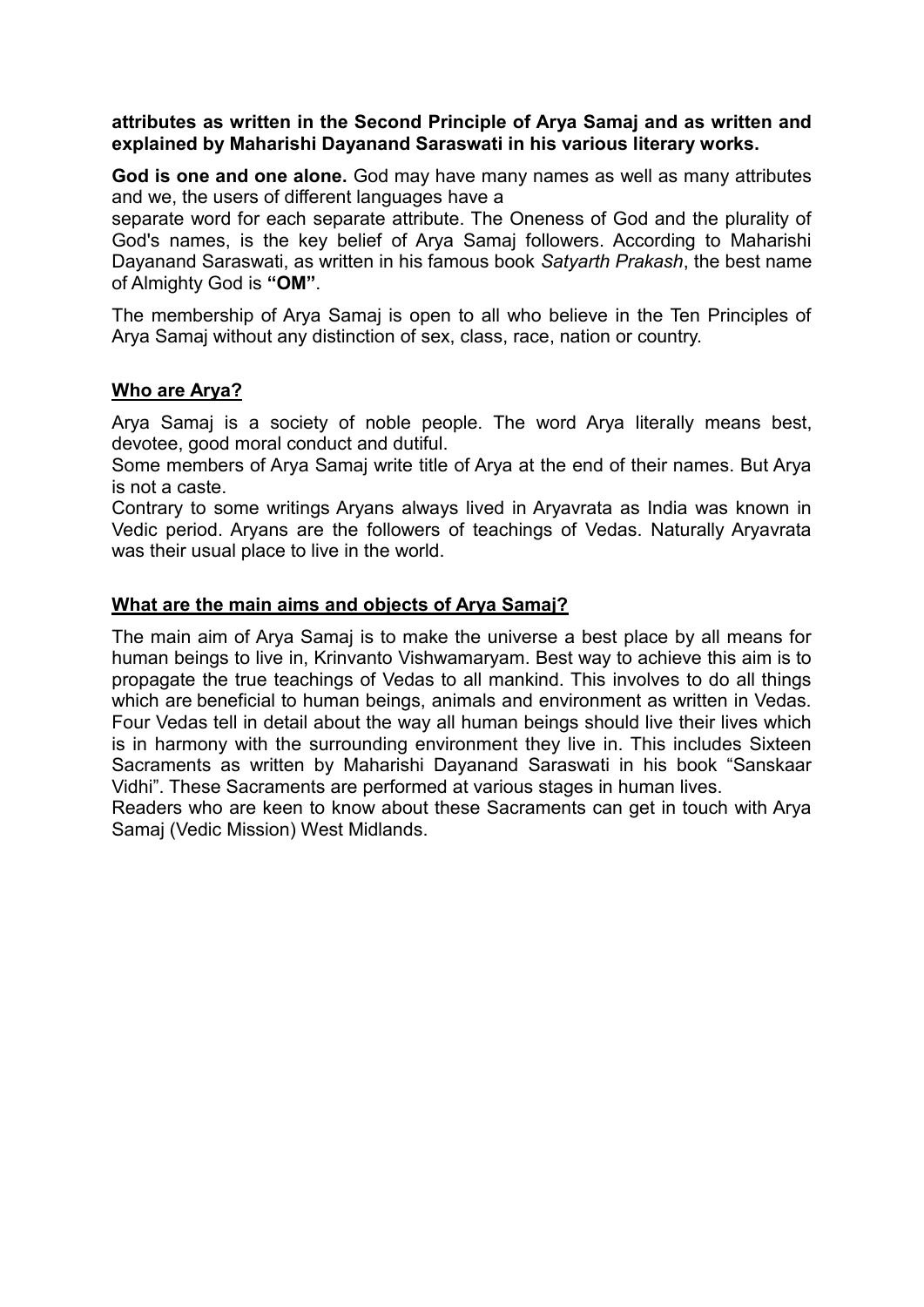## **Activities of Arya Samaj (Vedic Mission) West Midlands**

- Congregation (Satsang) every Sunday Sandhya, Havan, sermons at Arya Samaj Bhavan from 11am to 1pm.
- Day Centre at Arya Samaj West Midlands every Wednesday from 11am. Emphasis is on keeping healthy and fit with yoga and Pranayam. Hot vegetarian Lunch is provided at 1pm.
- Yoga Lesson with Dr. Dheeraj Prakash Joshi Every Thursday 7.15pm 8.15pm
- Ved Prachar by our learned Priest Dr Umesh Yadav on Radio XL 7am to 8am, first Sunday of the month.
- 8 days of Ved Katha starting on Raksha Bandhan and ending on Krishna Janmashtami in August every year
- Performing marriage, cremation, Mundan, Havan naming, Ved Path and all Sacraments when required and requested by the members of the community at home.
- Monthly bulletin Aryan Voice.
- Library Vedas, Upanishad, Darshan, Mahabarat, Ramayan and other religious books in Hindi, Sanskrit and English.